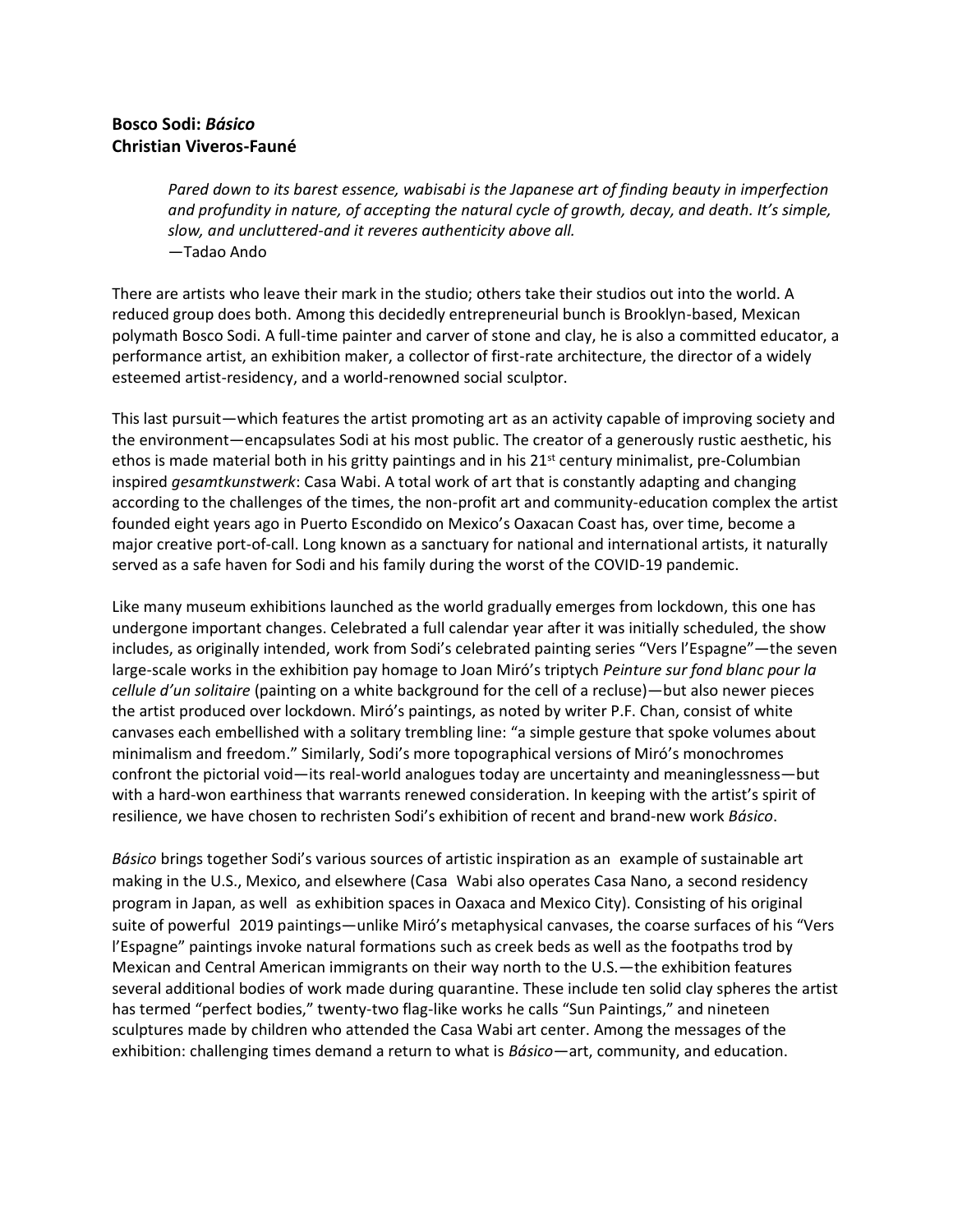If *Básico* features Sodi's textured landscape-like paintings, his rough-hewn ceramic sculptures push even further into the artist's preferred arena: a place of "silence, contemplation, and the passing of time" in which it's possible to consider life at its most elemental, as well as "our all-important relationship with the earth." To give shape and heft to his vision, Sodi cut large clay blocks directly from the ground in Oaxaca and shaped them by hand into spheres, hardening each via a complex process that took months to complete. (According to Sodi, the process includes drying the spheres in both the sun and shade before "burning in a rustic kiln for sixteen to twenty hours.") Perfectly imperfect, the sculptures take on the appearance of totems of an ancient civilization or, alternately, monuments to a far more advanced one. Uneven, blistered, and sometimes cracked, each orb evidences the results of the natural processes the artist fully embraces.

Sodi's new paintings on chili pepper sacks also welcome nature as a partner in an artistic practice that prizes and promotes imperfection and authenticity. Made during lockdown, these "Sun Paintings" were made using materials that were readily available at Casa Wabi in the spring of 2020. Since there was no canvas, Sodi painted red, orange, and yellow suns at different positions in a burlap sky on sacks previously used to store chilies. The odor of the peppers still emanates from the compositions, adding a further layer to objects that Daisetz T. Suzuki, the world's leading authority on Zen Buddhism, would have likely described as embodying "an active aesthetical appreciation of poverty." Similar to *Arte Povera*—the 1960s Italian avant-garde movement that made use of commonplace materials to criticize late capitalism—Sodi's paintings are made to question, among other values, the place of art today, as well as the conventional roles of cultural institutions; all while proposing newly collaborative ideas for our uncertain time (read: the extended period of quarantine and distancing engendered by the pandemic).

Which leads us directly back to Casa Wabi, both the expansive artist residency designed by Tadao Ando and other architects (among them, Alberto Kalach and Álvaro Siza), and the ambitious community art program developed by Sodi's Casa Wabi Foundation, which also finds its headquarters on the Oaxaca campus. Based on in-depth research carried out by a local historian (Genaro Guevara) and anthropologist (Denise Lechner), the foundation has designed bespoke programs for regional schools, artisans, cooperatives, and other groups in eleven separate communities that seek, among other results, to boost the local economy through traditional handicrafts; promote the conservation of local species; and foster the development of natural resources in the area. Among these activities are also arts education projects aimed at local elementary and middle school children.

In October of 2020, and with the full use of COVID-19 protocols, Casa Wabi Foundation carried out a clay workshop at the nearby Escuela Jaime Nunó and the Escuela Lázaro Cárdenas. The last works featured in the artistic remit generously proposed by Bosco Sodi for the exhibition *Básico* were made by Mexico's newest generation of artists. Their names are Aimar Arreola, Abigail Morán Candela, Paola Joselin Carrera, Odilia Dayana Contreras, Leonela Jacqueline Galindo, César Ángel Gil, Jesús Guadalupe Hernández Villegas, Wilber Martínez, Brayan Ricardo Montes Lagos, Sherlyn Nicolás, Darina Zurit Santiago, Ashley Vázquez, Irene Evelin Vázquez Vázquez, and William Alberto Zárate. Together, they celebrate with us their first international museum outing—alongside renowned artist, place-maker, and social-sculptor Bosco Sodi.

## **Christian Viveros-Fauné**

Curator-at-Large USF Contemporary Art Museum